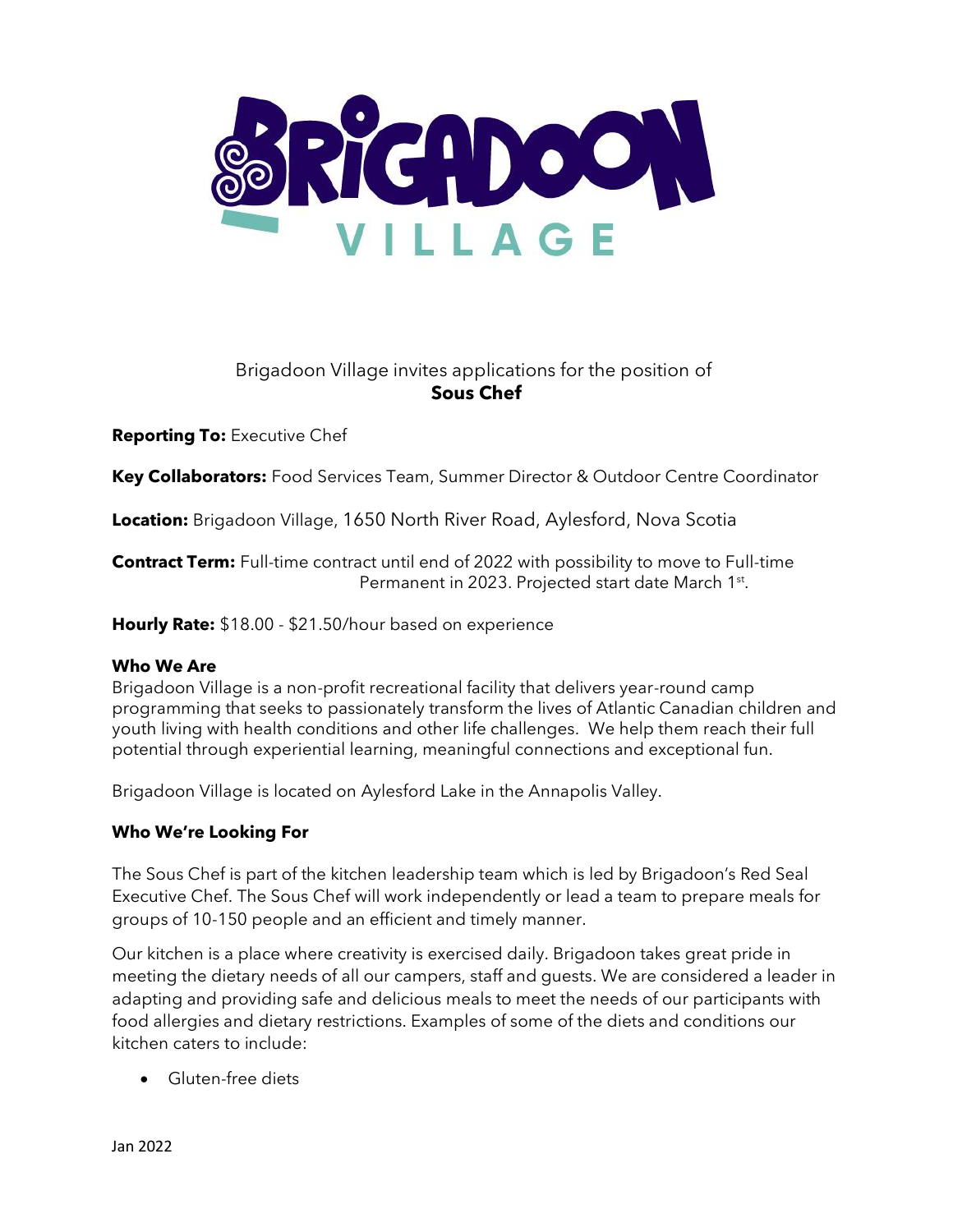

- Personalized diets to help those managing conditions such as kidney disease, crohn's, colitis, etc.
- Diets free of gluten, wheat, eggs, lactose, milk, soy, etc. due to allergies and intolerances
- Vegetarian, vegan, halal diets, and keto

The Sous Chef is passionate, creative, and innovative. They will be curious and committed to learning and adapting in line with Brigadoon's camper first philosophy.

#### **Key Responsibilities**

- Lead a team and oversee the preparation of meals for anywhere between 10-150 people (+ snacks)
- Monitor and ensure exceptional food quality and food safety
- Ensure the supplies for upcoming service delivery is available including some food ordering, maintain positive working relationships with suppliers
- Ensure that safety and sanitation levels are upheld in accordance with all regulations
- Work with volunteers and students
- Development of menus in conjunction with the Executive Chef
- Take part in food service training and other facility wide training
- Maintain and properly store all food service equipment and supplies
- Maintain the order of the kitchen damage/repairs, problems with food orders, sanitation and safety
- Work with the operations team for the scheduling of meals, accurate numbers, dietary restrictions
- Prep work, dishwashing and light cleaning duties
- Open facility at beginning of day and lock at the end of the day (when appropriate)
- Help to ensure the safety and wellbeing of each camper/participant and staff
- Maintains and demonstrates knowledge of Brigadoon's emergency plan
- Various reports and administrative duties to be determined by Executive Chef
- Perform other related duties as required

# **Experience and Characteristics**

• 3+ years of culinary experience. Experience with institutional cooking or catering considered an asset.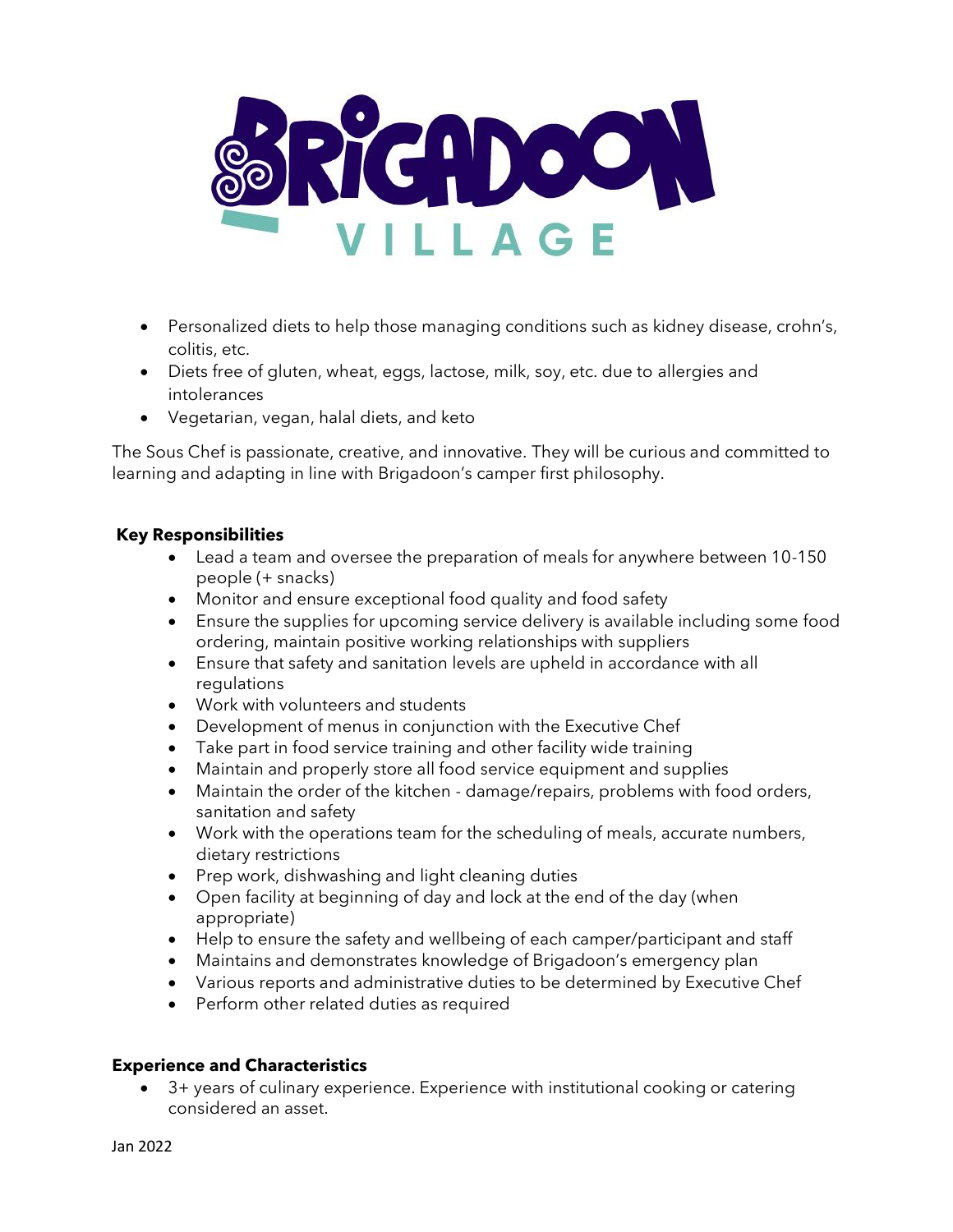

- Experience in leading a team
- Knowledge and experience of gluten free cooking and vegan cooking considered an asset
- Knowledge and experience in meeting diverse dietary requirements of children and adults with chronic illness considered an asset
- Computer literacy
- Open to receiving feedback
- Experience working with volunteers/students considered an asset
- Exceptional interpersonal and communication skills and intuition
- Ability to work in a fast-paced, demanding environment of competing priorities
- A commitment to meeting Brigadoon's mission
- High level of risk awareness, ability to troubleshoot and resolve problems quickly and effectively
- Ability to work as a member of a team

#### **Qualifications and Certifications**

- Food Safety Training
- Red Seal Certification considered an asset
- Standard First Aid and CPR Level C
- Criminal Record and Child Abuse Registry Check
- Vulnerable Sector Check
- Due to the vulnerability of our participants all Brigadoon staff are required to be fully vaccinated against COVID 19 and routine immunizations up to date.
- WHIMS

# **Brigadoon Offers**

- An hourly contract position for 2022 with possibility to moving into a Full-time position in 2023, with competitive salary and benefits package
- A dynamic work environment where new ideas are encouraged and brainstorming sessions break out frequently
- An environment that supports growth in your role and challenges you with new opportunities
- Brigadoon Village is committed to employment equity and aspires to have a workforce that is representative of the diversity of our community; we encourage all passionate, qualified candidates to apply